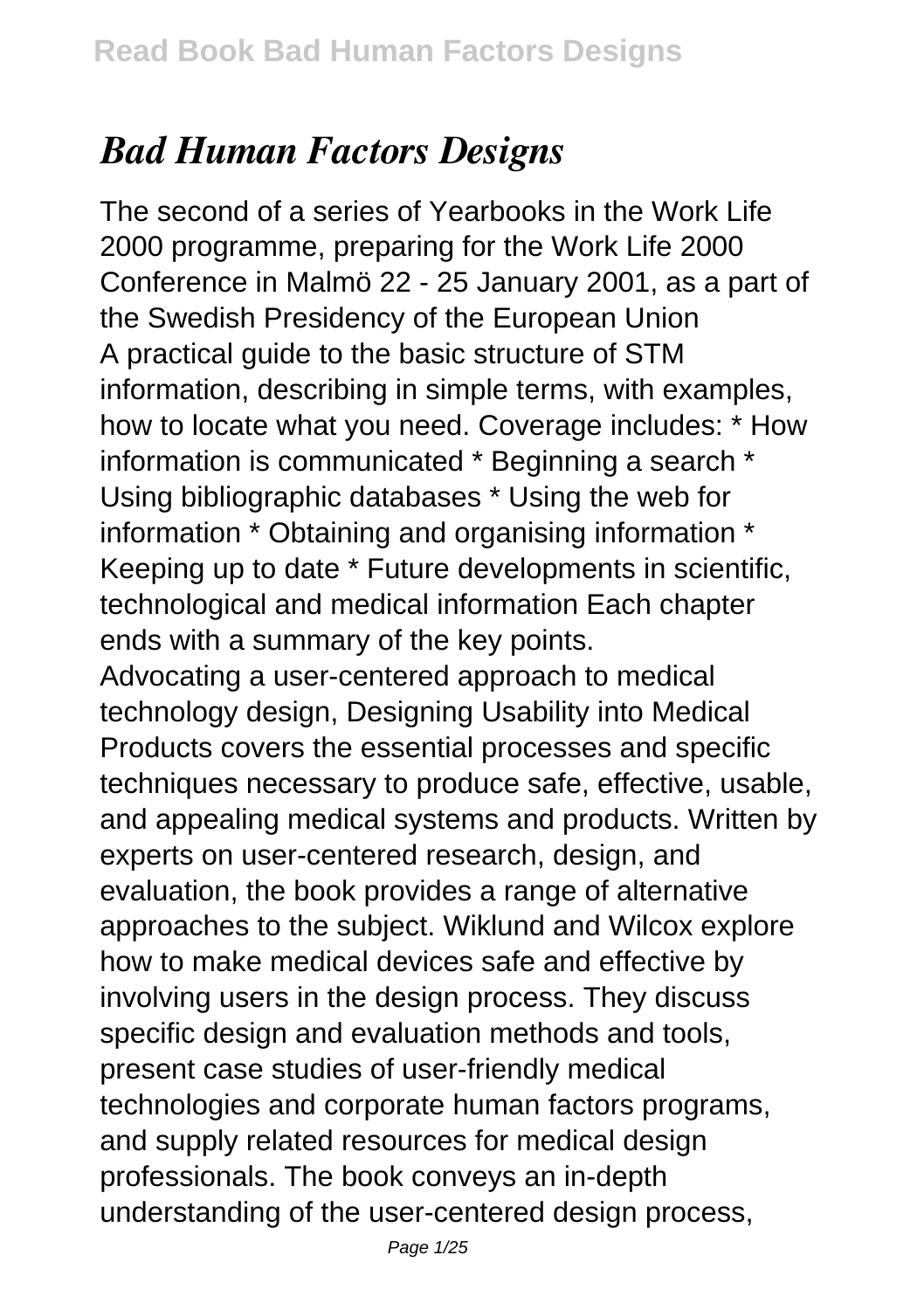covers design methods for FDA compliance, and offers guidance on performing a variety of hands-on user research, user interface design, and user interface evaluation. The authors make a compelling case for treating the user's needs and preferences as a top design priority, rather than an afterthought. They demonstrate that high-quality customer interactions with systems and products leads to effective medical diagnosis and treatment, increases the physical and mental well being of patients and caregivers, and leads to commercial success in a crowded marketplace. The broad and developing scope of ergonomics - the application of scientific knowledge to improve people's interaction with products, systems and environments has been illustrated for 25 years by the books which make up the Contemporary Ergonomics series. This book presents the proceedings of the international conference on Ergonomics and Human F Computers in Your Future The Book of HUD Handbook of Human Factors in Web Design, Second **Edition** Work Life 2000 Design for Safety Designing Usability into Medical Products **This book focuses on the emerging role of human factors in understanding, communicating with and engaging users. It reports on innovative approaches, highlighting visuals cues, such as new typographies, geometries and graphics for**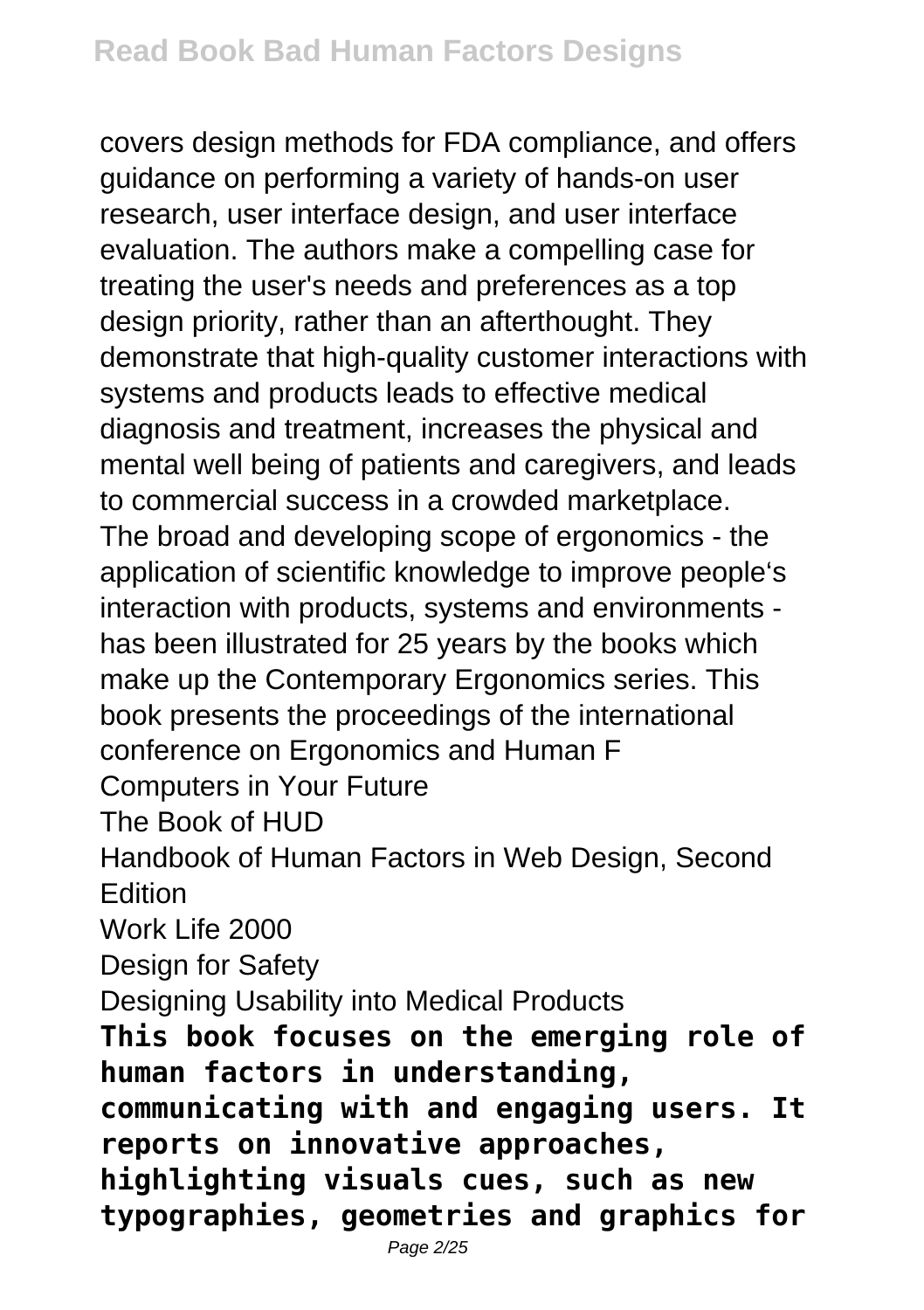**mobile and computer interfaces. The book also covers image and video processing, user-focused data compression, generative visuals, computational photography, and interactive design. Further topics include creative and empathetic design, human touch in digital graphics and experiential graphics. Based on the AHFE 2018 International Conference on Human Factors in Communication of Design, held on July 21–25, 2018, in Orlando, Florida, USA, this book reports on new findings, bestpractices and case studies, providing readers with a fresh perspective and novel insights into the applications of human factors for enhancing the communication of design to users.**

**Human factors is a scientific discipline which examines the interactions between components of a system, whilst aspiring to improve system performance and human wellbeing. Paramedics are often the first on scene in emergency and urgent situations, and the quality of care that patients receive is dependent on the performance of the paramedic, often working alone or as part of a small team and frequently in challenging environments. This book is an accessible and informative guide to the concepts of human factors and ergonomics in the field of paramedic practice. It**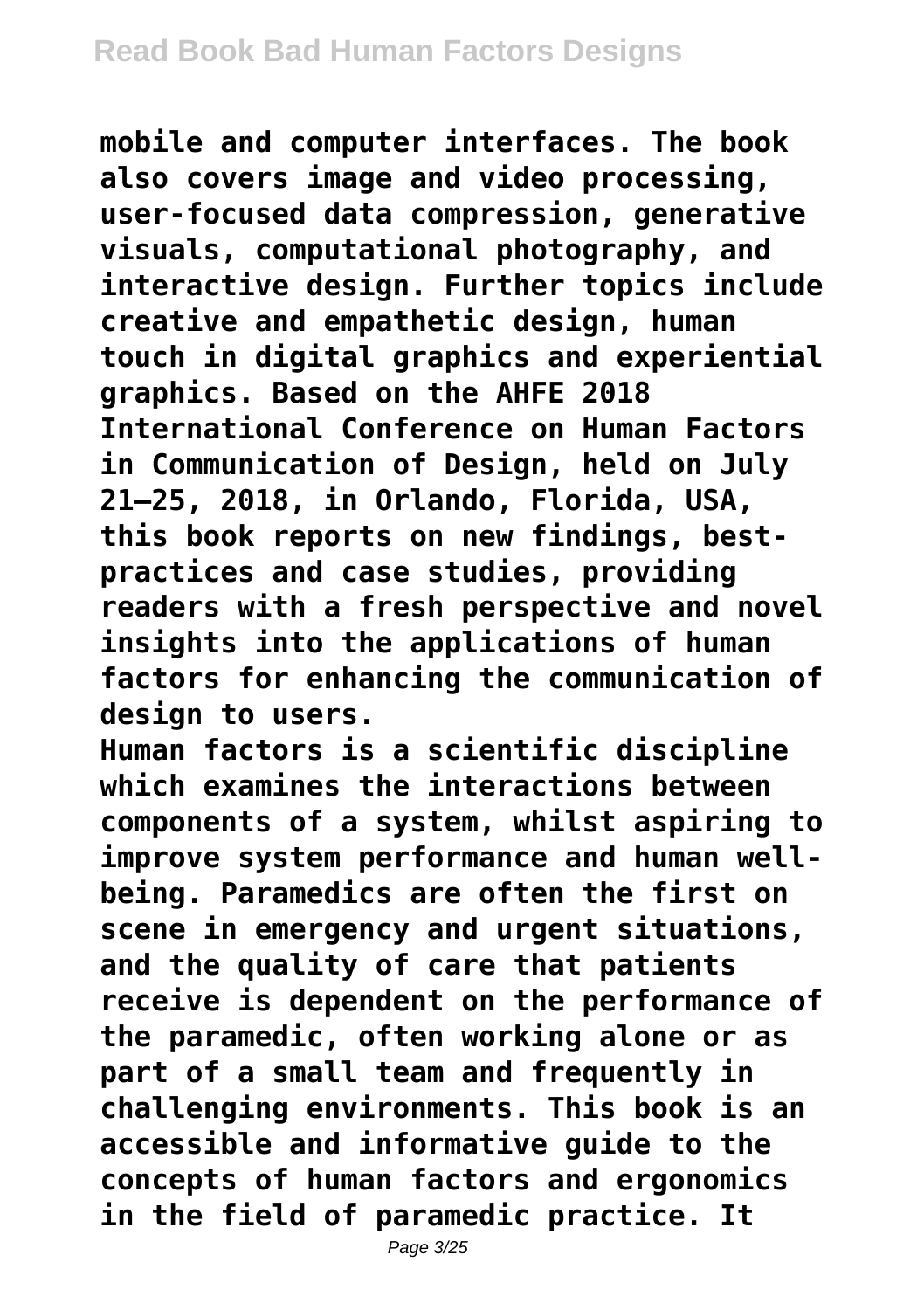**shows how an understanding and application of these principles can improve paramedic performance and well-being, and ultimately patient care. The system components of paramedic practice consist of the patient, the environment, the equipment, the paramedic and their team, the organisation they work in and the wider culture. This book brings together a range of specialist contributors to consider each of these components in detail through chapters which explore situational awareness, humancentred design, the well-being of the paramedic, systems thinking and safety culture among other topics. It aims to provide paramedics with practical advice and the knowledge of human factors that they need to make their first contact with a patient in need as safe and effective as possible for all involved. The trusted handbook?now in a new edition This newly revised handbook presents a multifaceted view of systems engineering from process and systems management perspectives. It begins with a comprehensive introduction to the subject and provides a brief overview of the thirty-four chapters that follow. This**

**introductory chapter is intended to serve as a "field guide" that indicates why, when, and how to use the material that**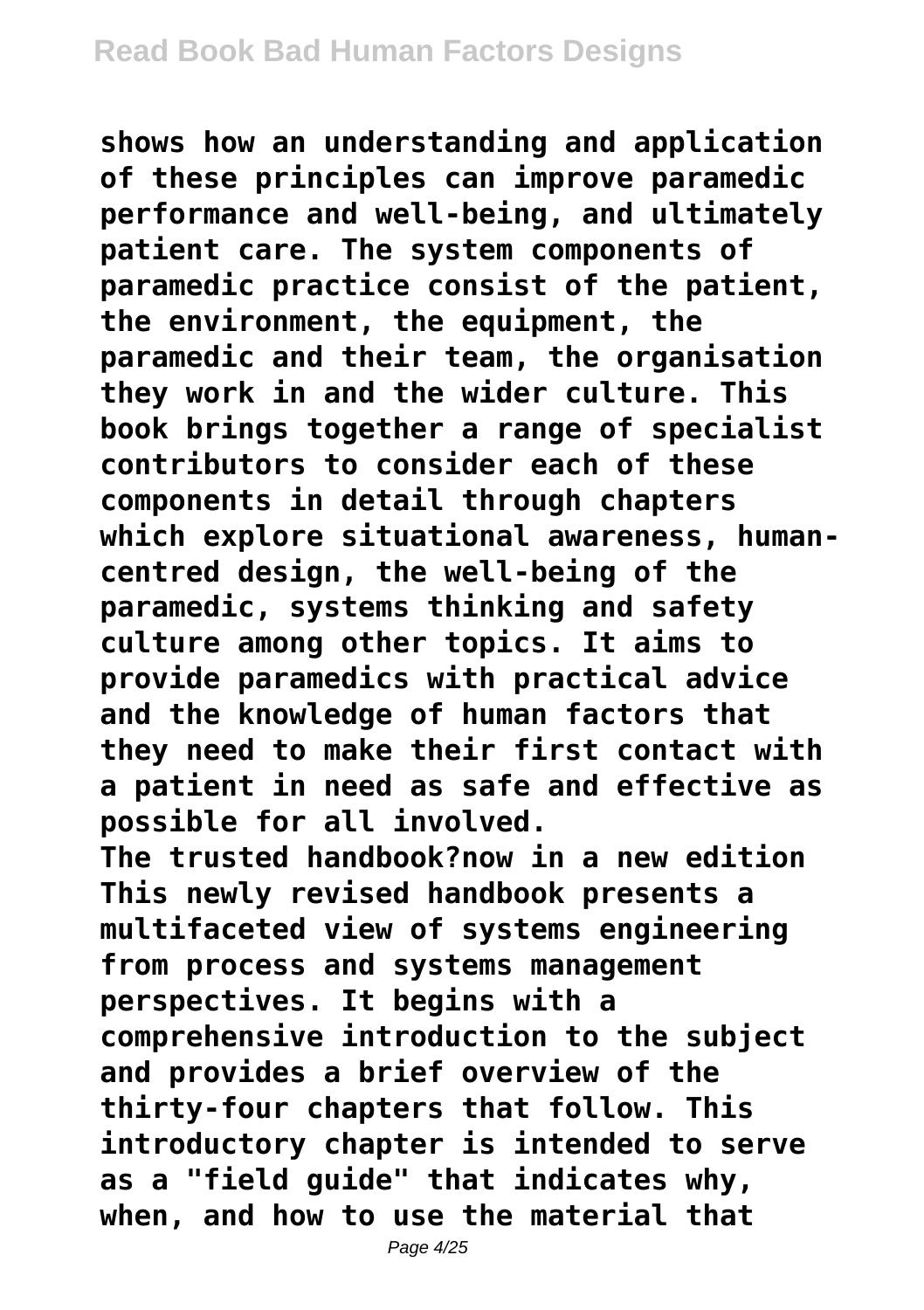**follows in the handbook. Topical coverage includes: systems engineering life cycles and management; risk management; discovering system requirements; configuration management; cost management; total quality management; reliability, maintainability, and availability; concurrent engineering; standards in systems engineering; system architectures; systems design; systems integration; systematic measurements; human supervisory control; managing organizational and individual decision-making; systems reengineering; project planning; human systems integration; information technology and knowledge management; and more. The handbook is written and edited for systems engineers in industry and government, and to serve as a university reference handbook in systems engineering and management courses. By focusing on systems engineering processes and systems management, the editors have produced a long-lasting handbook that will make a difference in the design of systems of all types that are large in scale and/or scope.**

**Co-written by an author who garners more accolades and rave reviews from instructors and students with each succeeding edition, INTRODUCTION TO**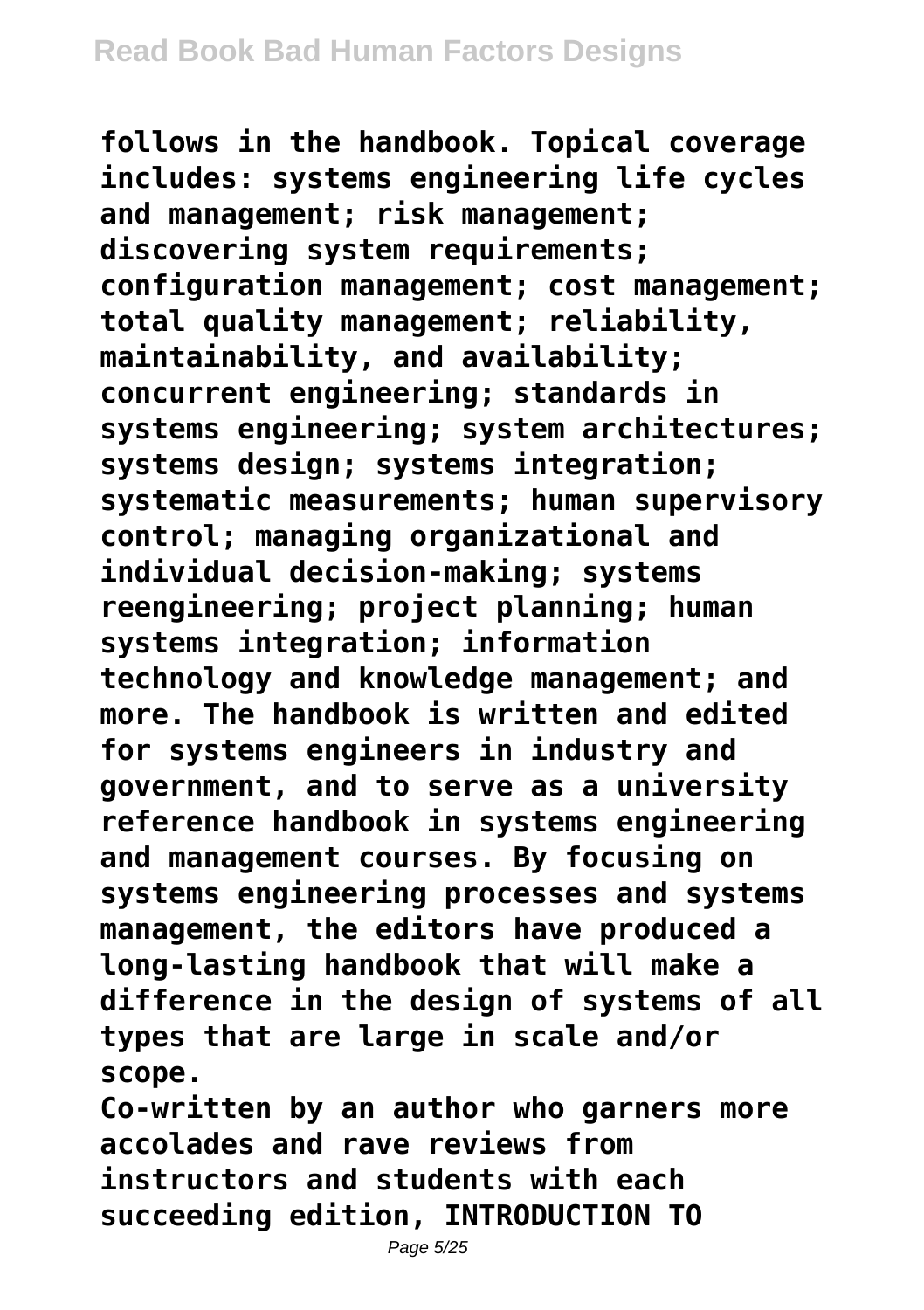**PSYCHOLOGY: GATEWAYS TO MIND AND BEHAVIOR, THIRTEENTH EDITION attracts and holds the attention of even difficult-to-reach students. The Thirteenth Edition's hallmark continues to be its pioneering integration of the proven-effective SQ4R learning system (Survey, Question, Read, Reflect, Review, Recite), which promotes critical thinking as it guides students step-by-step to an understanding of psychology's broad concepts and diversity of topics. Throughout every chapter, these active learning tools, together with the book's example-laced writing style, discussions of positive psychology, cutting-edge coverage of the field's new research findings, and excellent media resources, ensure that students find the study of psychology fascinating, relevant, and above all, accessible. Important Notice: Media content referenced within the product description or the product text may not be available in the ebook version. An Ergonomics Guide for Designers, Engineers, Scientists, and Managers Making Systems Human-Centered International Encyclopedia of Ergonomics**

**and Human Factors, Second Edition - 3 Volume Set**

**Handbook of Human Factors in Medical**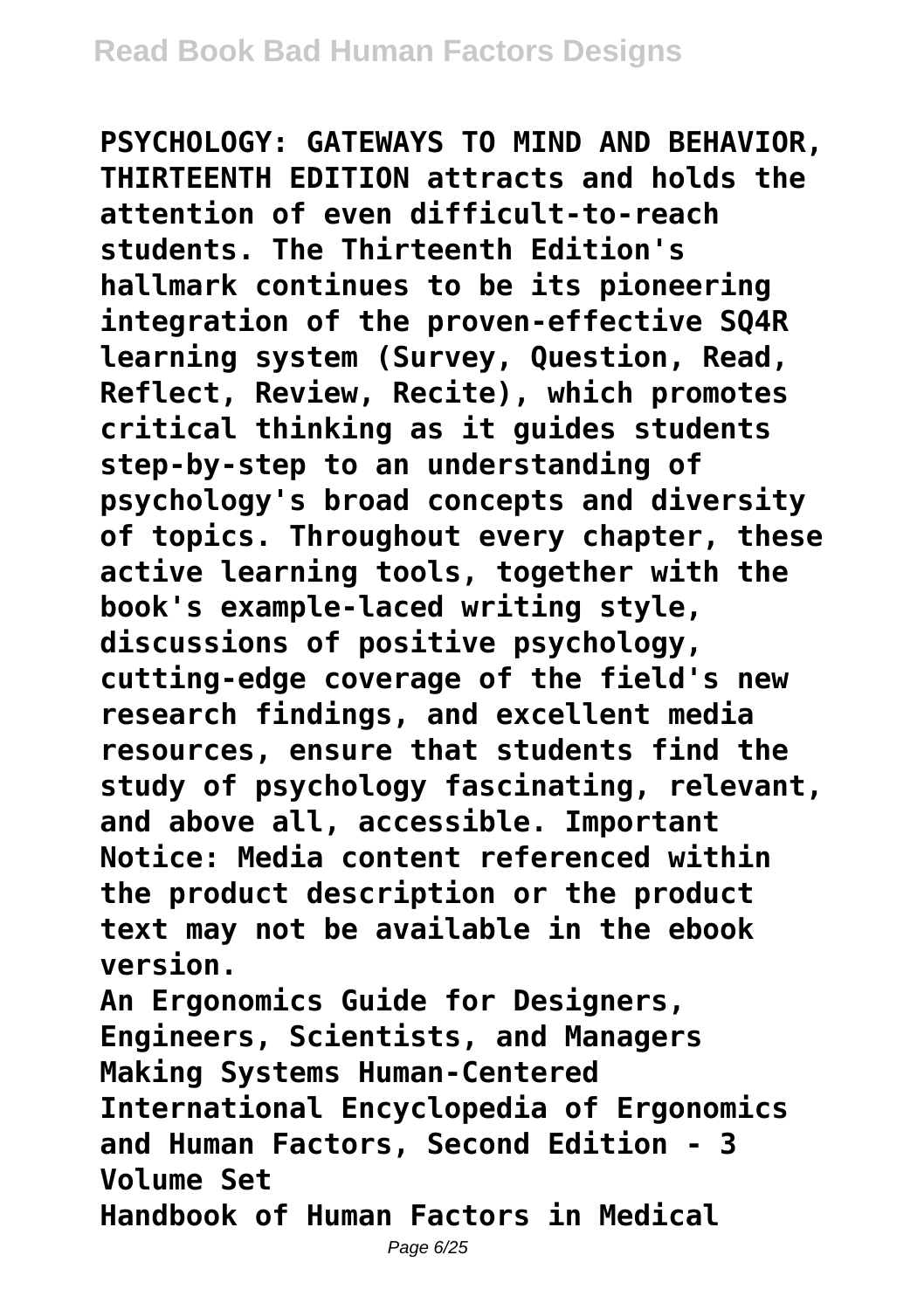## **Device Design**

**An Introduction to Operations Management Proceedings of the AHFE 2018 International Conferences on Human Factors and Wearable Technologies, and Human Factors in Game Design and Virtual Environments, Held on July 21–25, 2018, in Loews Sapphire Falls Resort at Universal Studios, Orlando, Florida, USA**

This second edition of a resource designed to help teachers find relevant information on the Internet for both themselves and their students, provides concise reviews of more than 1,000 Web sites sorted by subject area. Each site is evaluated with one to five stars for content, presentation and grade level. Easy-to-follow explanations are provided of how each site can be used in the classroom. Also presented are search tips to help teacher find more sites on their own. Besides the rating of Internet sites, the book includes information on hardware and software requirements, safety on the Internet, plug-ins, and helpful information such as criteria for site selection and searching the Web. An element called "Finding Where You Have Been" helps teachers relocate sites they have viewed. Other helpful features are "Searching the Web" and a "Glossary of Terms" to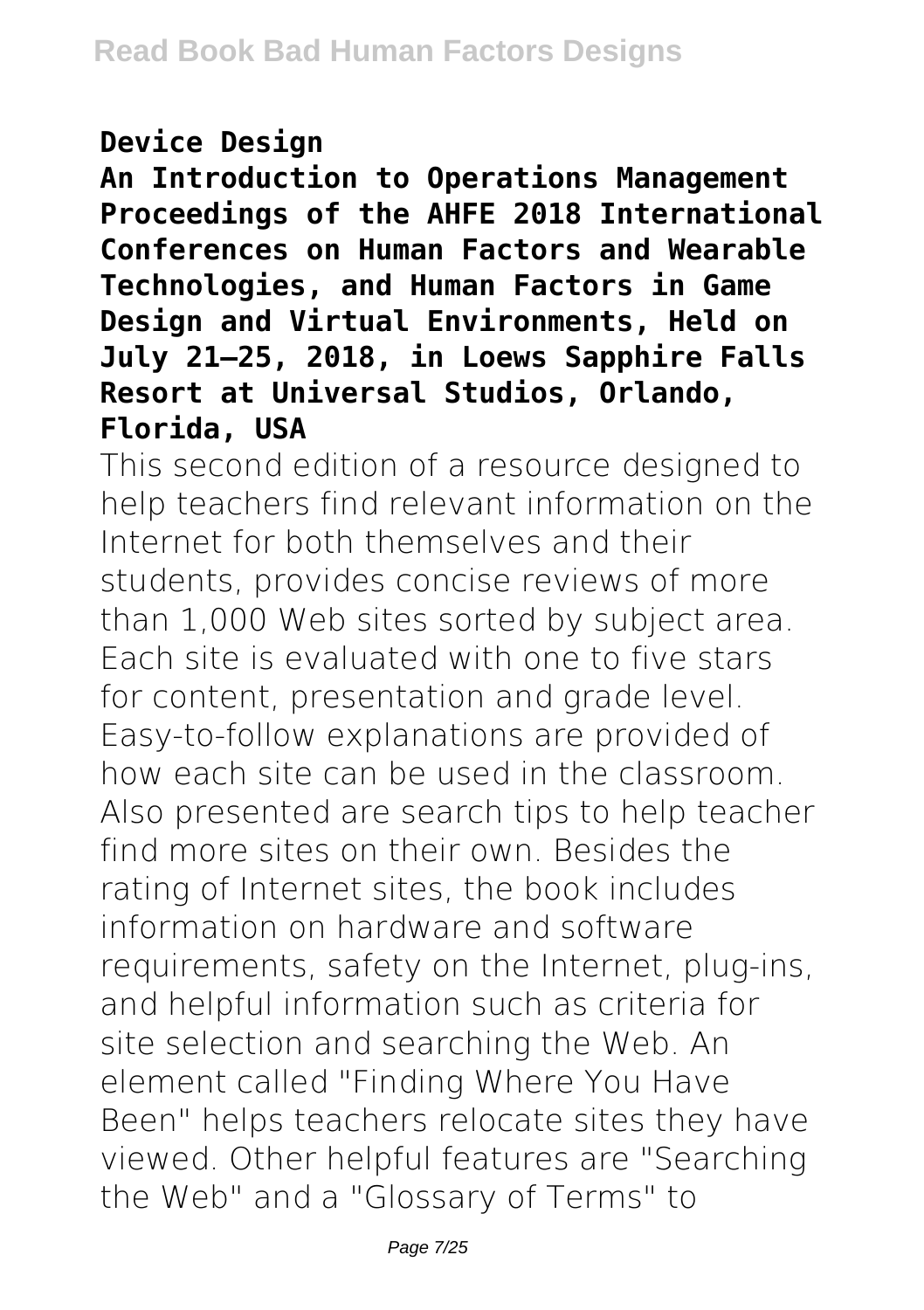familiarize teachers and students with the Internet. The introductory material on "Safety on the Internet" provides guidelines for teachers. A generic Acceptable Use Policy is also included that is copyright-free for schools to adapt to their needs. Recommendations for filtering software are offered for Internet use in places where individual monitoring is not possible, such as libraries. Data is provided on an Internet license system in which parents or caregivers sign an agreement for their child to access the Internet. Sites are provided under the following curriculum areas: language arts; mathematics; science; foreign languages; general and professional sites for educators; health and physical education; information and communication; music and performing arts; technology in education; and visual arts. (AEF)

A scrapbook of illustrated examples of things that are hard to use because they do not follow human factors principles.

This book tells stories of widespread problems with digital healthcare. The stories inspire and challenge anyone who wants to make hospitals and healthcare better. The stories and their resolutions will empower patients, clinical staff and digital developers to help transform digital healthcare to make it safer Page 8/25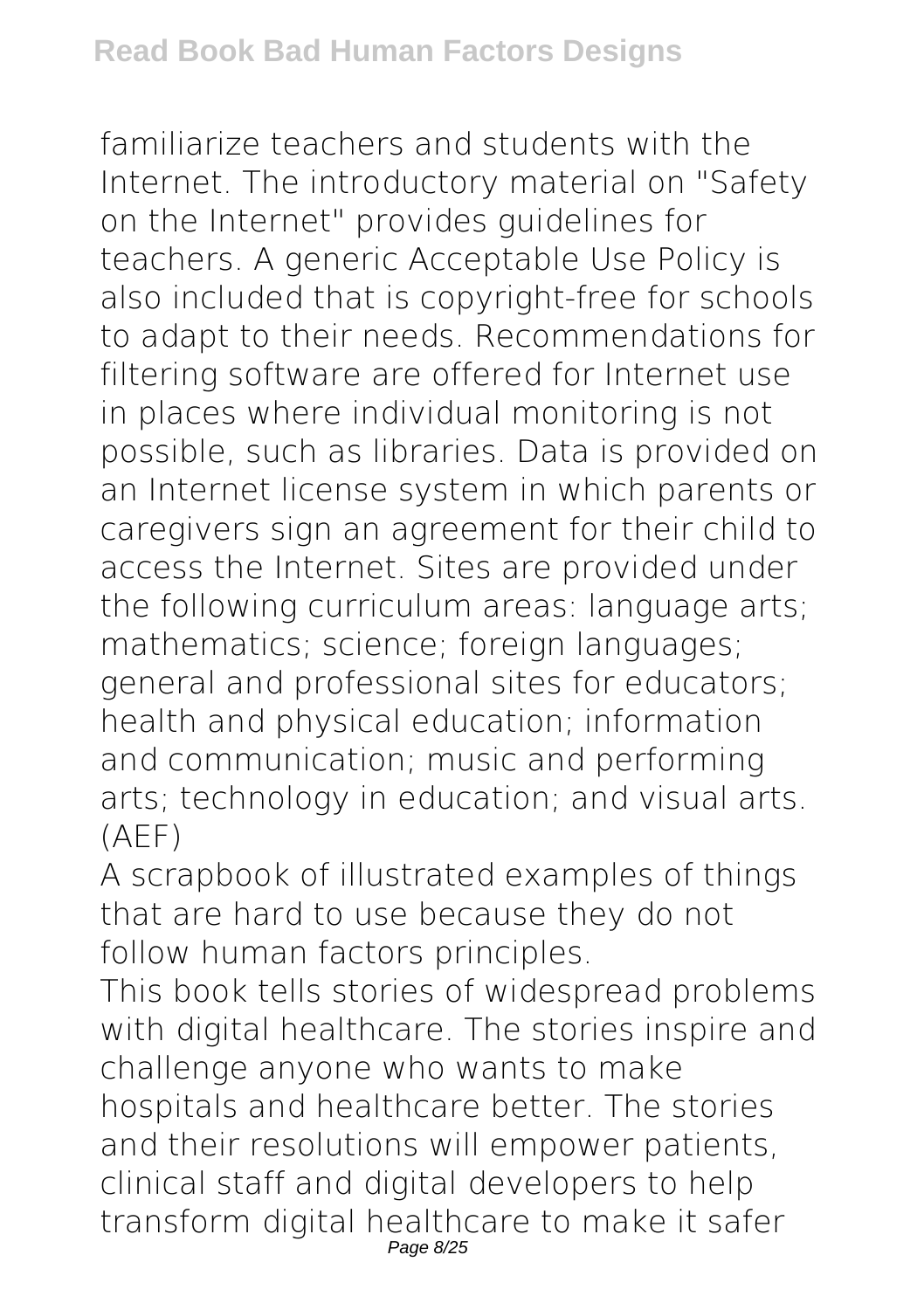and more effective.

This book focuses on the human aspects of wearable technologies and game design, which are often neglected. It shows how usercentered practices can optimize the wearable experience, thus improving user acceptance, satisfaction and engagement with novel wearable gadgets. It addresses both research and best practices in the applications of human factors and ergonomics to sensors, wearable technologies and game design innovations, as well as new findings on the integration of wearability principles with regard to: aesthetics, affordance, comfort, contextual awareness, customization, ease of use, ergonomics, information overload, intuitiveness, obtrusiveness, privacy, reliability, responsiveness, satisfaction, subtlety, user-friendliness and wearability. Gathering the outcomes of both the AHFE 2019 Conference on Human Factors and Wearable Technologies and the AHFE 2019 Conference on Human Factors in Game Design and Virtual Environments, held on July 24–28, 2019 in Washington, DC, USA, the book addresses the needs of professionals, researchers, and students whose work involves the human aspects of wearable, smart and/or interactive technologies and Page 9/25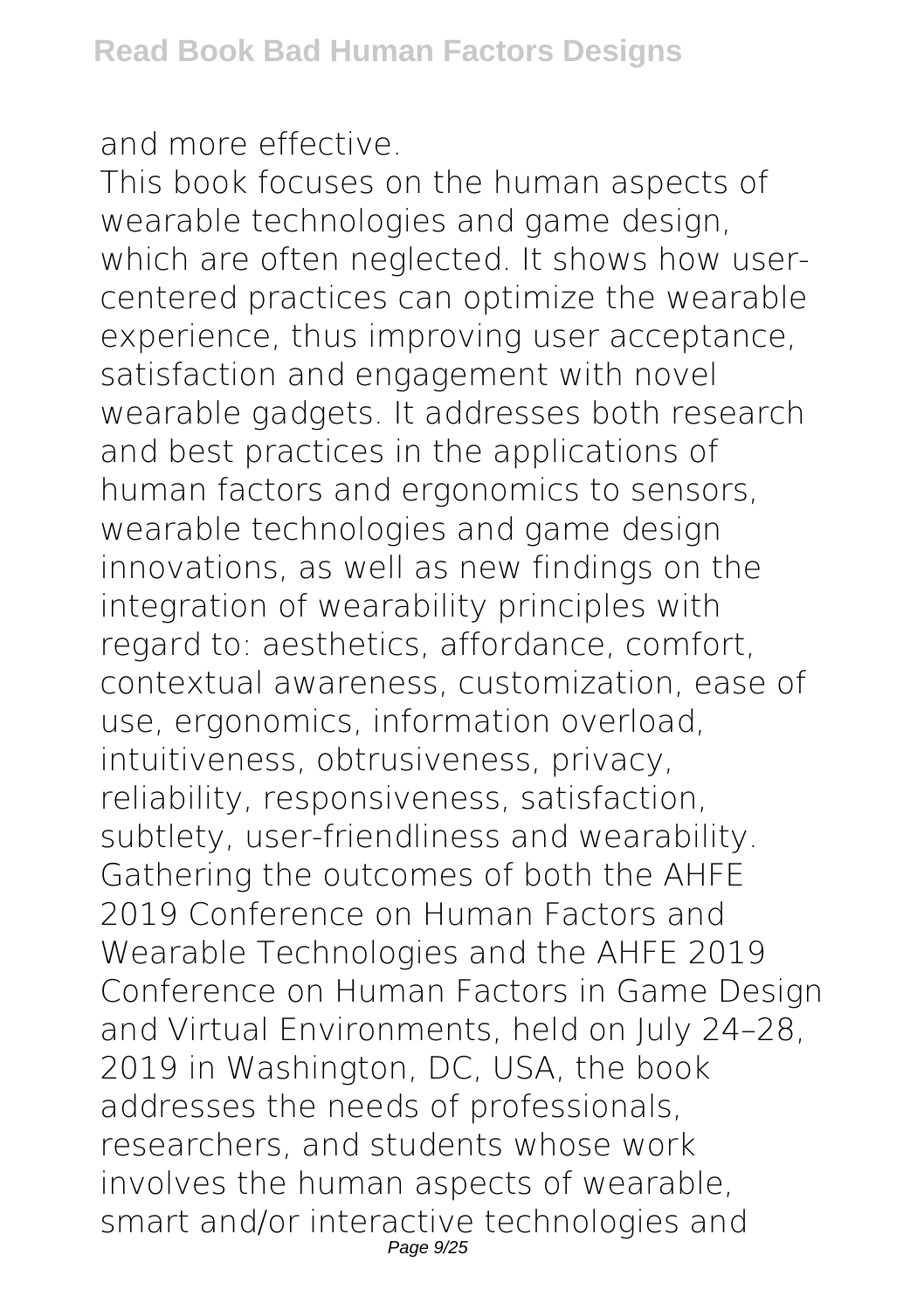game design research.

Human Factors in the Design and Evaluation of Central Control Room Operations Yearbook 2 / 2000

Medical Devices and Human Engineering Proceedings of the AHFE 2018 International Conference on Human Factors in Communication of Design, July 21-25, 2018, Loews Sapphire Falls Resort at Universal Studios, Orlando, Florida, USA Electronic Highway Infrastructure Development and Information Services (in Arizona)

## Fix IT

Bad Human Factors Designs

The term Wearable Technology encompasses a wide spectrum of devices, services and systems for wireless communications and the web. This book discusses characteristics and design elements required for wearable devices and systems to be embraced by the mainstream population for use in their everyday lives, introducing concepts such as Operational Inertia. The book discusses social and legal issues that may pose the greatest impediment to adoption of wearables. The book is structured to meet the needs of researchers and practitioners in industry, and can also be used as a secondary text in advanced-level courses in computer science and electrical engineering.

There is no shortage of available human factors information, but until now there was no single guide on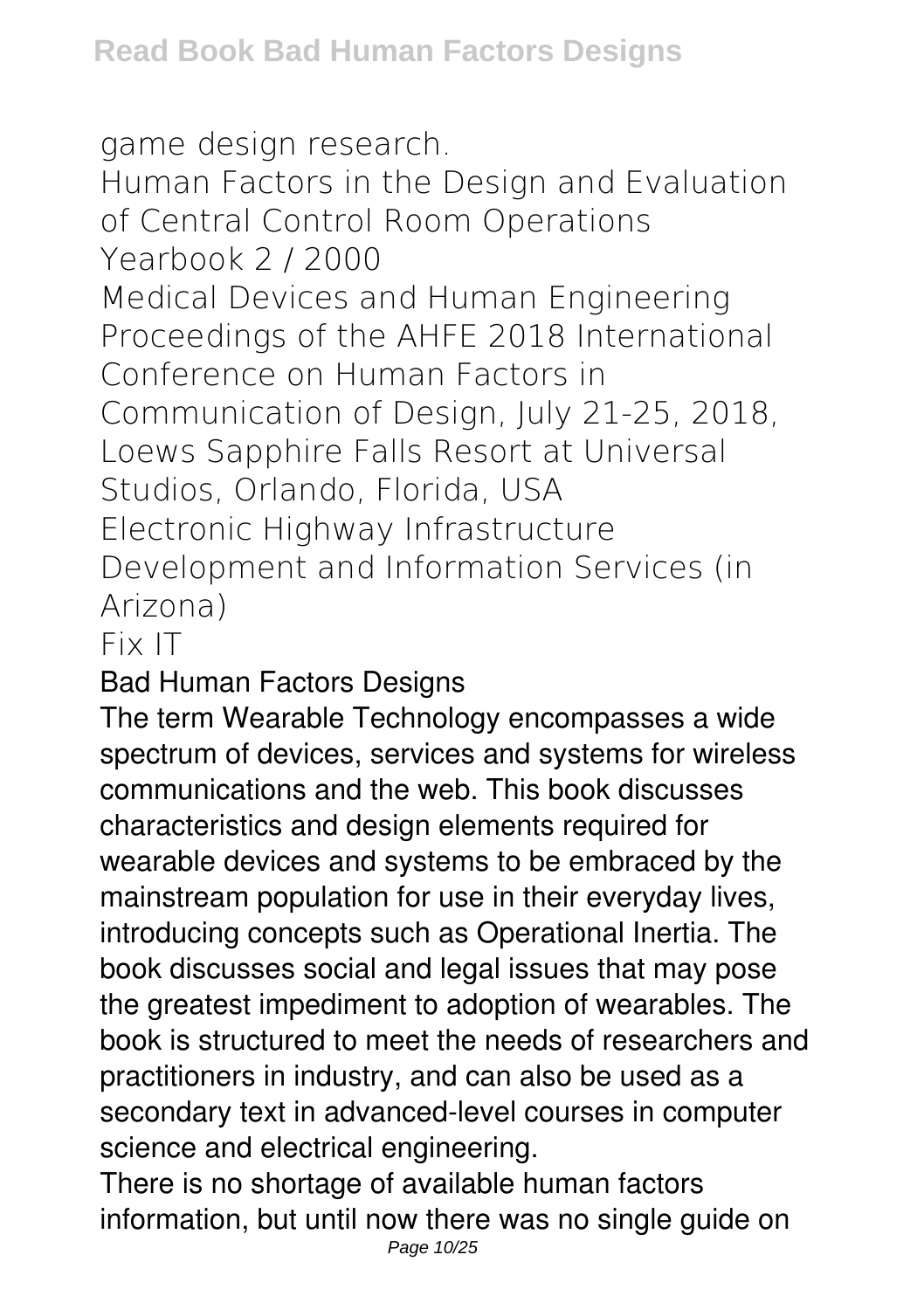how to use this information. Human Factors Methods for Design: Making Systems Human-Centered is an in-depth field guide to solving human factors challenges in the development process. It provides design and human factors professionals, sys

A one-stop reference guide to design for safety principles and applications Design for Safety (DfSa) provides design engineers and engineering managers with a range of tools and techniques for incorporating safety into the design process for complex systems. It explains how to design for maximum safe conditions and minimum risk of accidents. The book covers safety design practices, which will result in improved safety, fewer accidents, and substantial savings in life cycle costs for producers and users. Readers who apply DfSa principles can expect to have a dramatic improvement in the ability to compete in global markets. They will also find a wealth of design practices not covered in typical engineering books—allowing them to think outside the box when developing safety requirements. Design Safety is already a high demand field due to its importance to system design and will be even more vital for engineers in multiple design disciplines as more systems become increasingly complex and liabilities increase. Therefore, risk mitigation methods to design systems with safety features are becoming more important. Designing systems for safety has been a high priority for many safety-critical systems—especially in the aerospace and military industries. However, with the expansion of technological innovations into other market places, industries that had not previously considered safety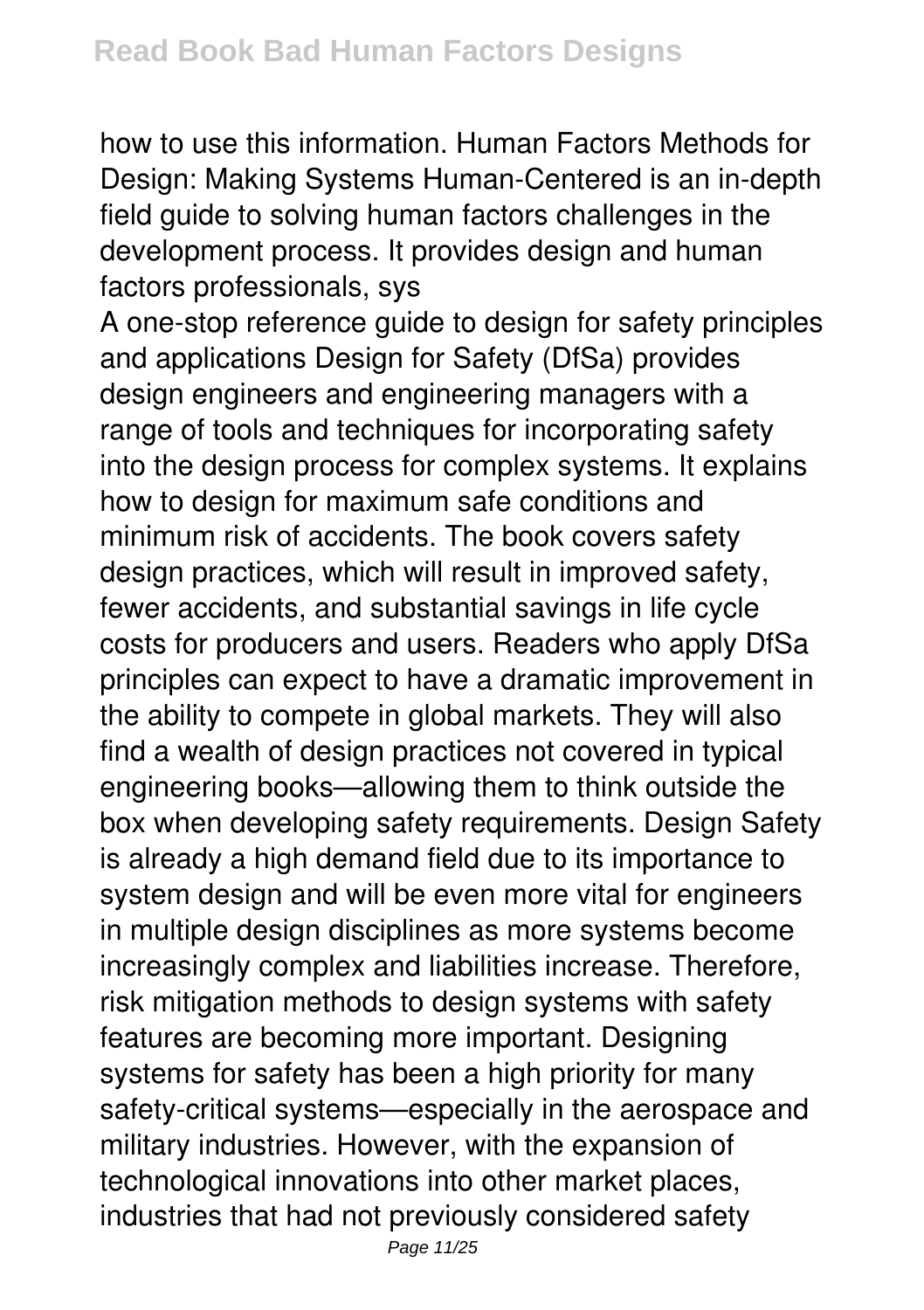design requirements are now using the technology in applications. Design for Safety: Covers trending topics and the latest technologies Provides ten paradigms for managing and designing systems for safety and uses them as guiding themes throughout the book Logically defines the parameters and concepts, sets the safety program and requirements, covers basic methodologies, investigates lessons from history, and addresses specialty topics within the topic of Design for Safety (DfSa) Supplements other books in the series on Quality and Reliability Engineering Design for Safety is an ideal book for new and experienced engineers and managers who are involved with design, testing, and maintenance of safety critical applications. It is also helpful for advanced undergraduate and postgraduate students in engineering. Design for Safety is the second in a series of "Design for" books. Design for Reliability was the first in the series with more planned for the future. Advances in Human Factors in Communication of

Design

Biomedical Engineering Fundamentals

See and Solve the Problems of Digital Healthcare Human Factors Methods for Design

1001 Best Internet Sites for Educators

Contemporary Ergonomics and Human Factors 2014 *Computer programs and processes that take into account the goals and needs of the user meet with the greatest success, so it behooves software engineers to consider the human element inherent in every line of code they write. Human Factors in Software Development*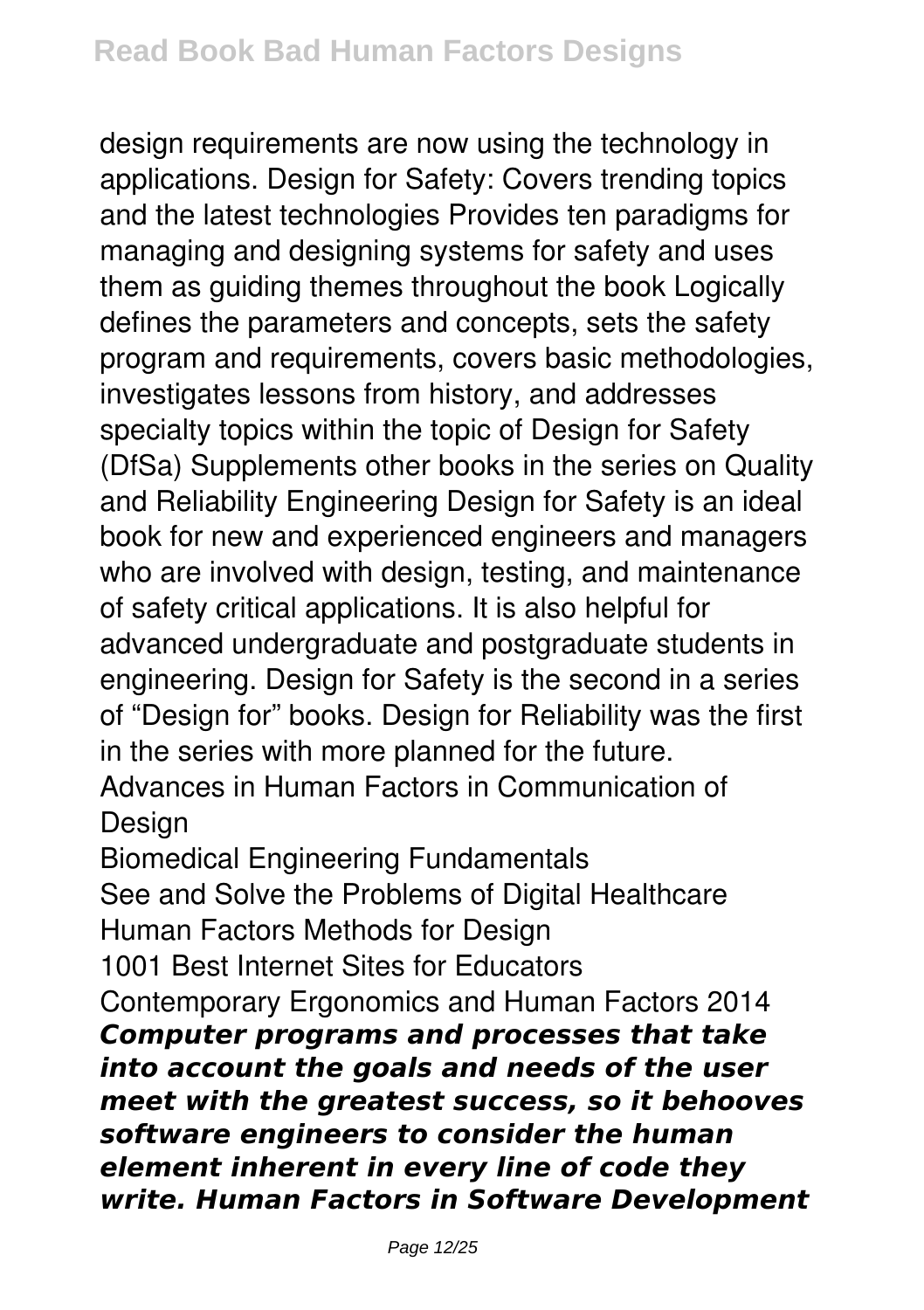*and Design brings together high quality research on the influence and impact of ordinary people on the software industry. With the goal of improving the quality and usability of computer technologies, this premier reference is intended for students and practitioners of software engineering as well as researchers, educators, and interested laymen. This issue of Critical Care Nursing Clinics, Guest Edited by Debora Simmons, RN, MSN, CCRN, CCNS, will feature such article topics as: Cause Mapping Critical Events; Blood Bank Safety in the ICU; Patient Safety in Perinatal Care; High Risk Drugs in Critical Areas; Enteral Feeding Tubing Misconnections; Safe Practices for Enteral Nutrition; Negotiating Safety; Device Complexity and Human Factors; Decreasing Risk; Delirium in ICU; and Voice of the Patient. The Handbook of Human Factors in Web Design covers basic human factors issues relating to screen design, input devices, and information organization and processing, as well as addresses newer features which will become prominent in the next generation of Web technologies. These include multimodal interfaces, wireless capabilities, and agents that can improve convenience and usability. Written by leading researchers and/or practitioners in the field, this volume reflects the varied backgrounds and interests of individuals involved in all aspects of human factors and Web design and includes chapters on a full range of topics. Divided into 12 sections, this book covers: historical* Page 13/25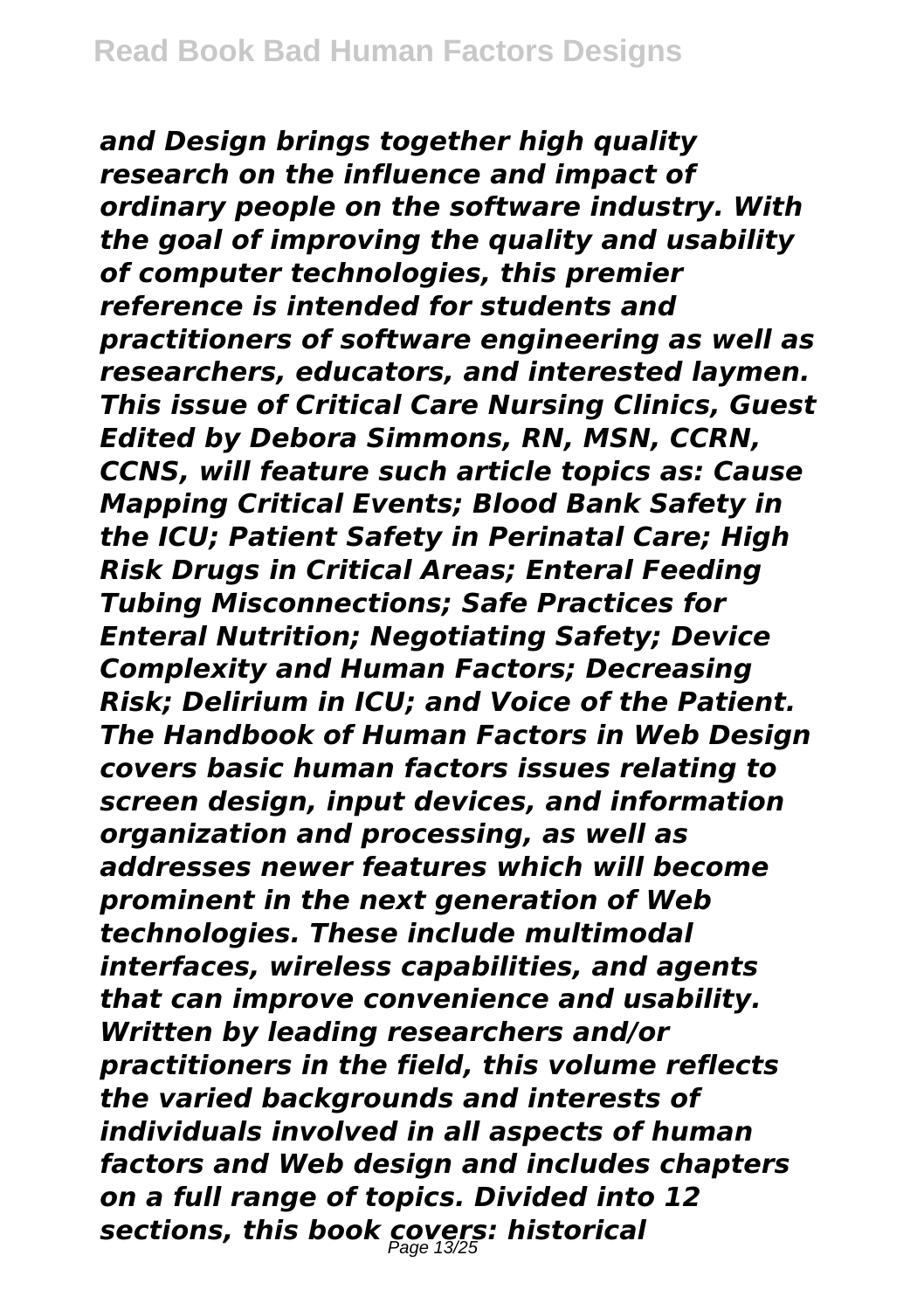*backgrounds and overviews of Human Factors and Ergonomics (HFE) specific subfields of HFE issues involved in content preparation for the Web information search and interactive information agents designing for universal access and specific user populations the importance of incorporating usability evaluations in the design process task analysis, meaning analysis, and performance modeling specific Web applications in academic and industrial settings Web psychology and information security emerging technological developments and applications for the Web the costs and benefits of incorporating human factors for the Web and the state of current guidelines The Handbook of Human Factors in Web Design is intended for researchers and practitioners concerned with all aspects of Web design. It could also be used as a text for advanced courses in computer science, industrial engineering, and psychology. This book explores the roles in which volunteered and professional information play within neogeography from a human factors perspective. The unique advantages of each information type are considered alongside how they may be utilised to create products and services delivering highly functional, efficient and satisfying experiences to their users. The overall aim of this book is to address the issue of how Volunteered Geographic Information (VGI) can be combined with Professional Geographic Information (PGI) to satisfy the information search requirements of consumer-*Page 14/25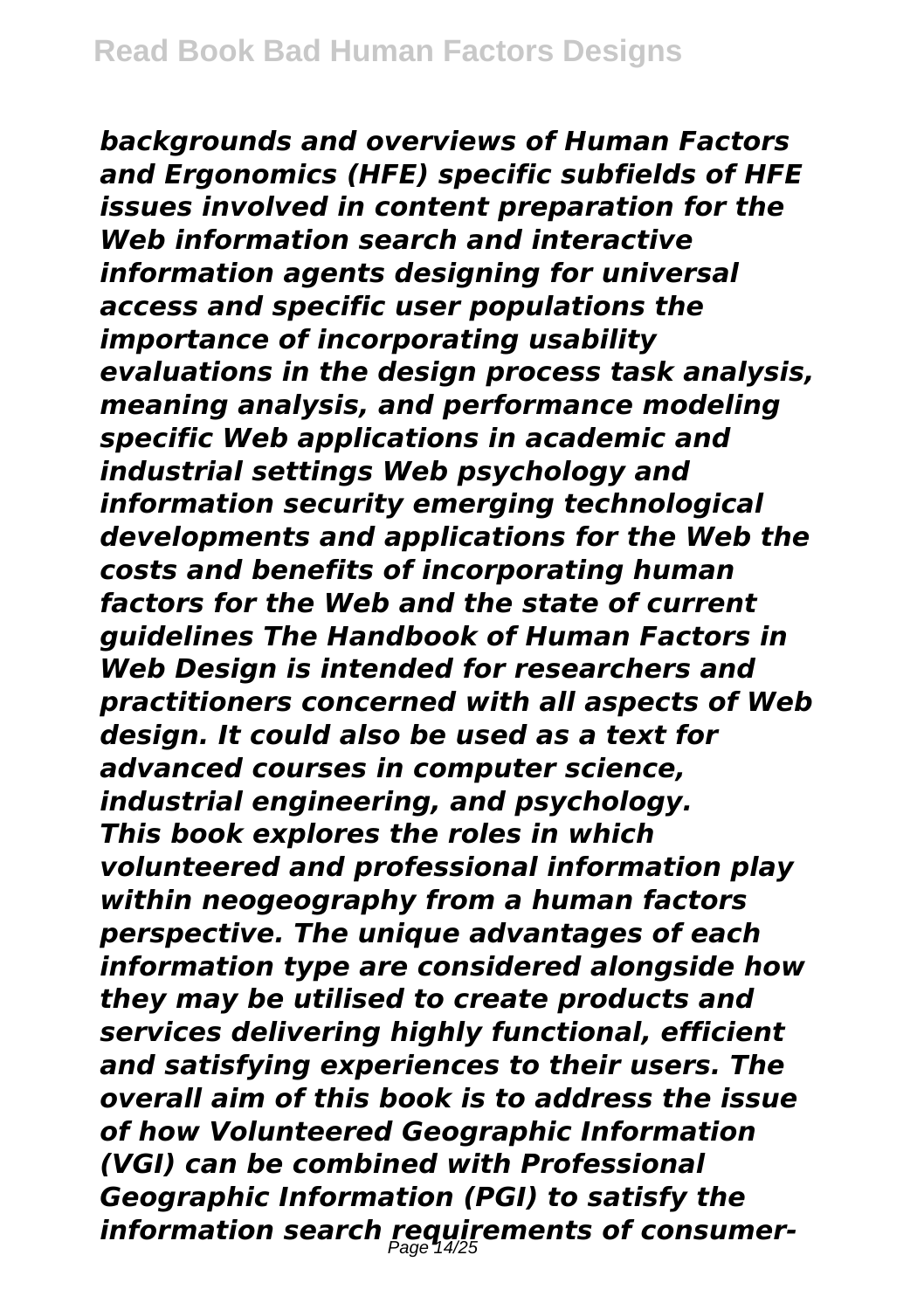*users via highly usable mashups. Firstly, this required the development of an understanding of the way different users perceive VGI and PGI in terms of its benefits to their activities and information needs. Secondly, the benefits that VGI may bring to the user experience of a mashup (which cannot be attained through the use of PGI) needed to be understood. In order to achieve this, a user centred design perspective was implemented throughout the research.*

*Proceedings of the international conference on Ergonomics & Human Factors 2014,*

*Southampton, UK, 7-10 April 2014*

*Contemporary Ergonomics and Human Factors 2012*

*Handbook of Systems Engineering and Management*

*Proceedings of the international conference on Ergonomics & Human Factors 2012, Blackpool, UK, 16-19 April 2012*

*Human Factors Design Standards for the Fleet Ballistic Missile Weapon System: Design of equipment*

*Moving Wearables into the Mainstream*

On human engineering

The book discusses human factors integration methodolgy and reviews the issues that underpin consideration of key topics such as human error, automation and human reliability assesment.

The previous edition of the International Encyclopedia of Ergonomics and Human Factors made history as the first unified source of reliable information drawn from many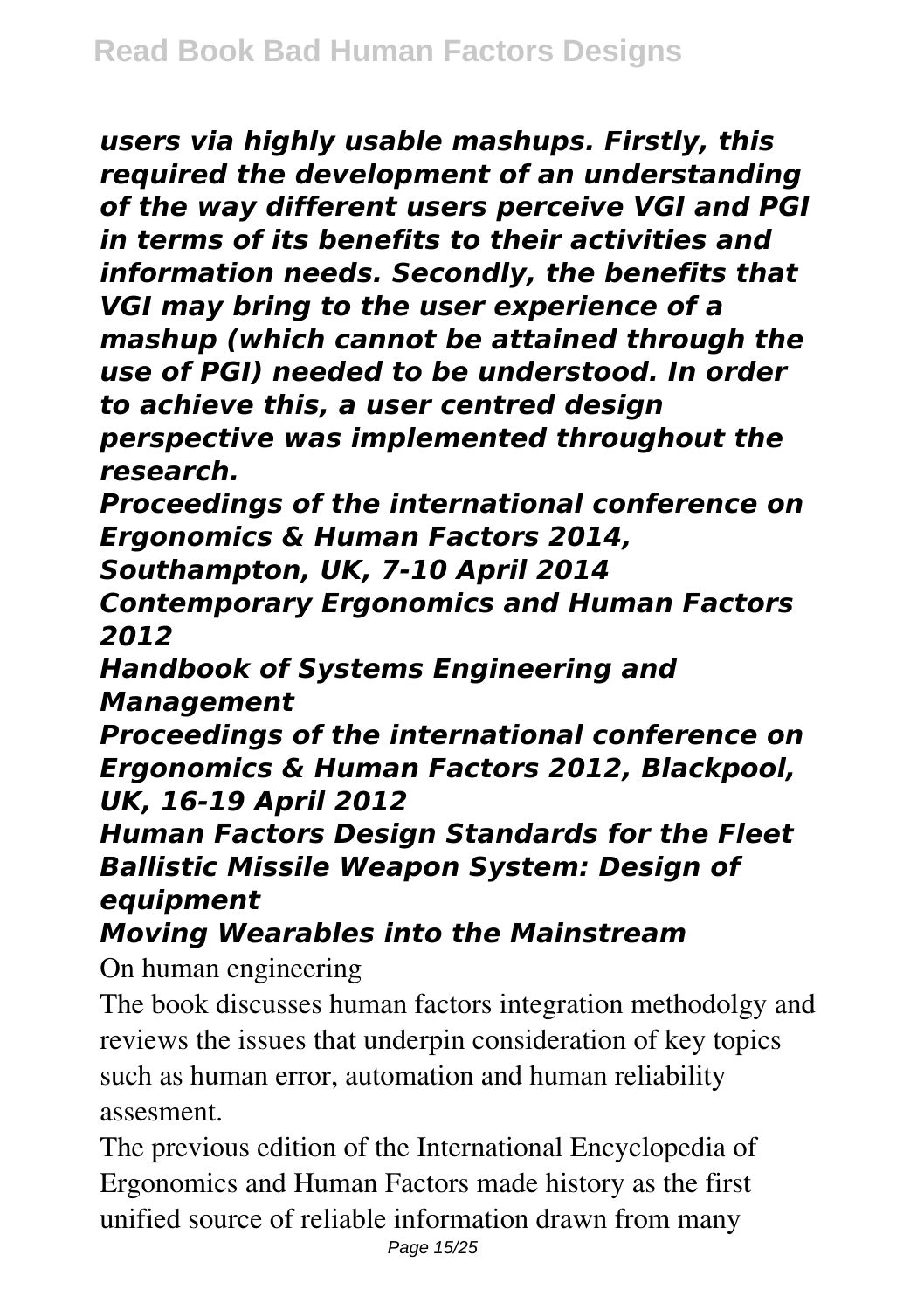realms of science and technology and created specifically with ergonomics professionals in mind. It was also a winner of the Best Reference Award 2002 from the Engineering Libraries Division, American Society of Engineering Education, USA, and the Outstanding Academic Title 2002 from Choice Magazine. Not content to rest on his laurels, human factors and ergonomics expert Professor Waldemar Karwowski has overhauled his standard-setting resource, incorporating coverage of tried and true methods, fundamental principles, and major paradigm shifts in philosophy, thought, and design. Demonstrating the truly interdisciplinary nature of this field, these changes make the second edition even more comprehensive, more informative, more, in a word, encyclopedic. Keeping the format popularized by the first edition, the new edition has been completely revised and updated. Divided into 13 sections and organized alphabetically within each section, the entries provide a clear and simple outline of the topics as well as precise and practical information. The book reviews applications, tools, and innovative concepts related to ergonomic research. Technical terms are defined (where possible) within entries as well as in a glossary. Students and professionals will find this format invaluable, whether they have ergonomics, engineering, computing, or psychology backgrounds. Experts and researchers will also find it an excellent source of information on areas beyond the range of their direct interests. Known as the bible of biomedical engineering, The Biomedical Engineering Handbook, Fourth Edition, sets the standard against which all other references of this nature are measured. As such, it has served as a major resource for both skilled professionals and novices to biomedical engineering.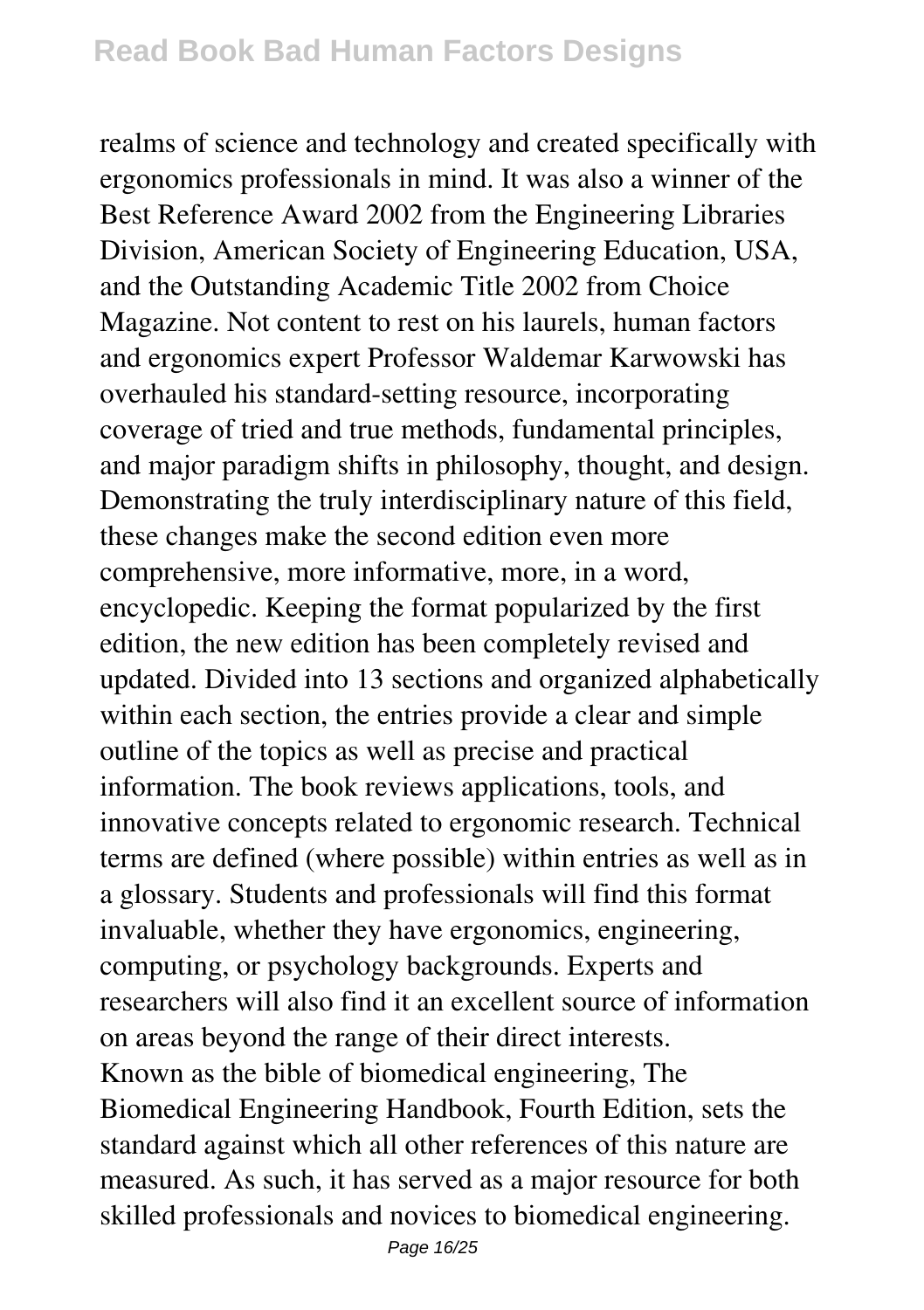Medical Devices and Human Engineering, the second volume of the handbook, presents material from respected scientists with diverse backgrounds in biomedical sensors, medical instrumentation and devices, human performance engineering, rehabilitation engineering, and clinical engineering. More than three dozen specific topics are examined, including optical sensors, implantable cardiac pacemakers, electrosurgical devices, blood glucose monitoring, human–computer interaction design, orthopedic prosthetics, clinical engineering program indicators, and virtual instruments in health care. The material is presented in a systematic manner and has been updated to reflect the latest applications and research findings. Human Factors In Consumer Products Safety, An Issue of Critical Care Nursing Clinics - E-Book Human Factors in Software Development and Design Introduction to Psychology: Gateways to Mind and Behavior with Concept Maps and Reviews Human Factors Design Handbook Human Factors Issues in Head-up Display Design **Presents recommendations, analysis, and process descriptions intended to redefine, broaden, and make more meaningful the ongoing efforts of the Arizona Electronic Highway Users Group. Addresses telecomm. trends and resources for local gov't., model telecomm. ordinances, right-of-way coord., licensing/franchising and revenue stream protection, locating and permitting wireless providers, emergency/public safety commun., telecommuting and teleconf., public electronic access to info. and services, e-mail and Internet use policy, computer security, ergonomics and human**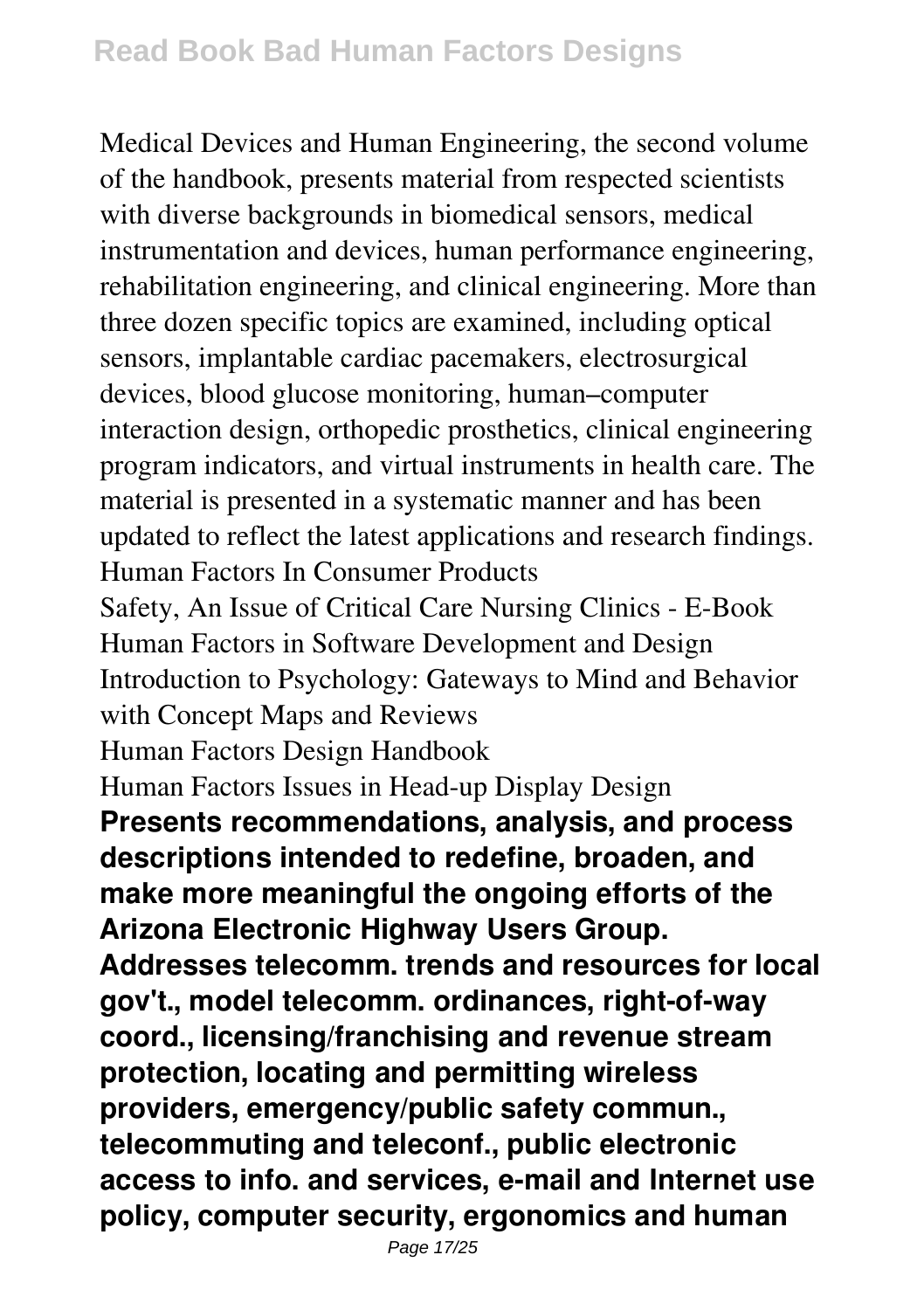**factors, info. tech. mgmt., year 2000 software issues, etc.**

**Co-written by an author who garners more accolades and rave reviews from instructors and students with each succeeding edition, INTRODUCTION TO PSYCHOLOGY: GATEWAYS TO MIND AND BEHAVIOR, TWELFTH EDITION attracts and holds the attention of even difficult-to-reach students. The Twelfth Edition's hallmark continues to be its pioneering integration of the proveneffective SQ4R learning system (Survey, Question, Read, Reflect, Review, Recite), which promotes critical thinking as it guides students step-by-step to an understanding of psychology's broad concepts and diversity of topics. Throughout every chapter, these active learning tools -- together with the book's example-laced writing style, discussions of positive psychology, cutting-edge coverage of the field's new research findings, and excellent media resources -- ensure that students find the study of psychology fascinating, relevant, and above all, accessible. Important Notice: Media content referenced within the product description or the product text may not be available in the ebook version.**

**An Introduction to Operations Management: The Joy of Operations covers the core topics of operations management, including product and service design, processes, capacity planning, forecasting, inventory, quality, supply chain management, and project management. Das provides a clear,**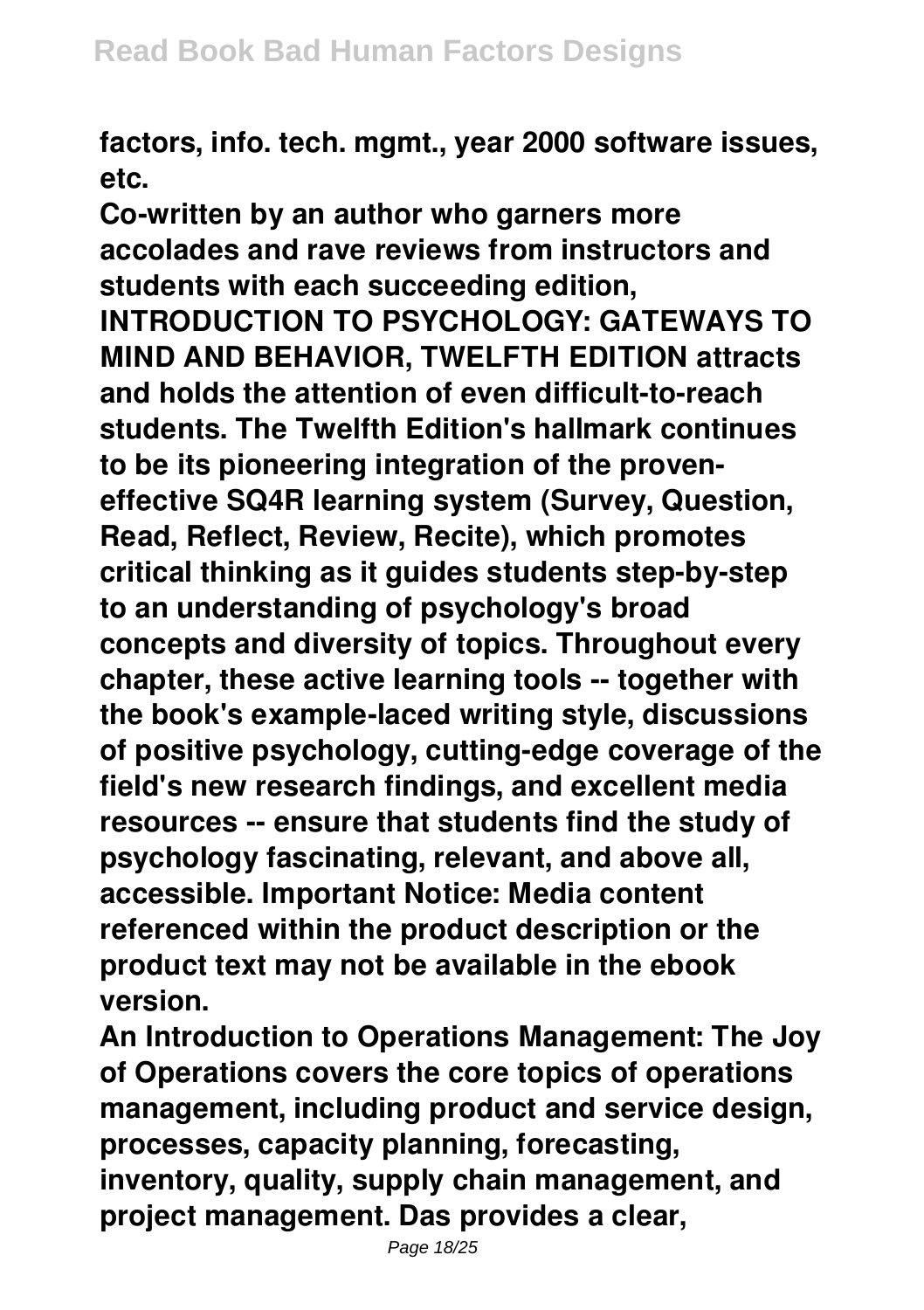**connected, and current view of operations management and how it relates to a firm's strategic goals. Students will benefit from the real-world scenarios that foster an understanding of operations management tasks. Without relying heavily on statistics and mathematical derivations, the book offers applied models and a simple, predictable chapter format to make it easy to navigate. Students of introductory operations management courses will love this practical textbook. A companion website features an instructor's manual with test questions, as well as additional exercises and examples for in-class use. This book focuses on the human aspects of wearable technologies and game design, which are often neglected. It shows how user centered practices can optimize wearable experience, thus improving user acceptance, satisfaction and engagement towards novel wearable gadgets. It describes both research and best practices in the applications of human factors and ergonomics to sensors, wearable technologies and game design innovations, as well as results obtained upon integration of the wearability principles identified by various researchers for aesthetics, affordance, comfort, contextual-awareness, customization, ease of use, ergonomy, intuitiveness, obtrusiveness, information overload, privacy, reliability, responsiveness, satisfaction, subtlety, user friendliness and wearability. The book is based on the AHFE 2018 Conference on Human Factors and**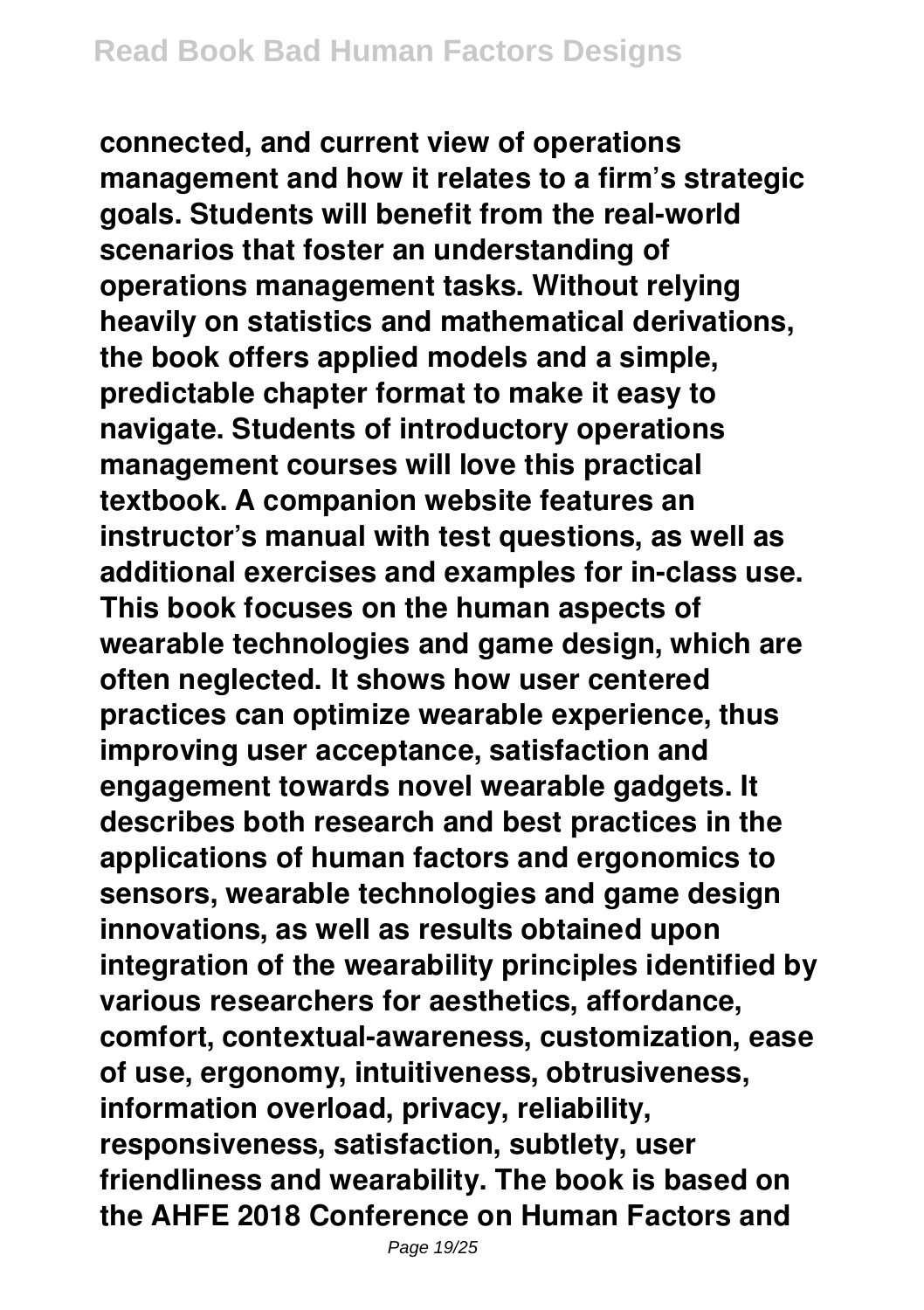**Wearable Technologies and the AHFE 2018 Conference on Human Factors in Game Design and Virtual Environments , held on July 21–25, 2018 in Orlando, Florida, and addresses professionals, researchers, and students dealing with the human aspects of wearable, smart and/or interactive technologies and game design research. Proceedings of the AHFE 2019 International Conference on Human Factors and Wearable Technologies, and the AHFE International Conference on Game Design and Virtual Environments, July 24-28, 2019, Washington D.C., USA**

**Introduction to Psychology: Gateways to Mind and Behavior**

**Human Factors in Paramedic Practice**

**The Joy of Operations**

**Human Factors for Engineers**

**Finding Information in Science, Technology and Medicine**

*The design of consumer products has a central role in its potential for contributing to a healthier living and working space. However, too often consumers are only aware of the designers' role when bad practice manifestly exacerbates the easy application of basic functionality. This important book places human factors perspective firmly at the centre of good practice in consumer product design, encouraging rigorous human*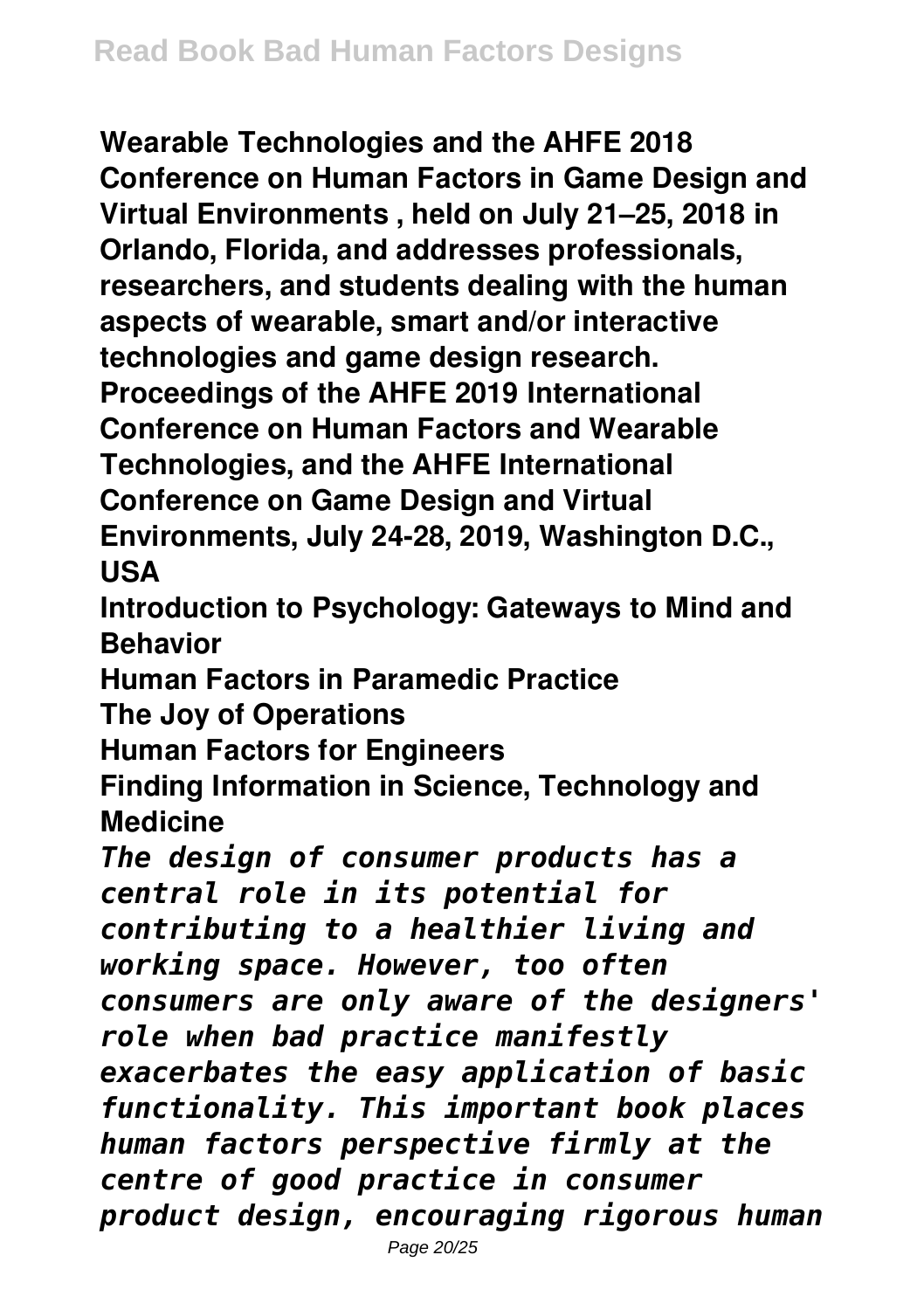*factors evaluation and methodology as an essential component of the design process. The book's central theme is to introduce human factors techniques to consumer product design and the efficacy of the approach is illustrated with several case studies from a diverse variety of products. Products addressed range from scissors to strimers, from pens to power tools, from kettles to cookers, from radiocassettes to rucksacks, adn from razors to VCRs. Techniques brought to bear on the devices include: checklists, hierarchical task analysis, observations, interviews, error prediction, questionnaires, guidelines, focus groups, simulations and user trials. Key Features: \* Foreword by Sean Blair of the Design Council \* Valuable resource for professionals, academics and students in both human factors engineering and design \* Fosters an approach which integrates the skills of both professions in a successful approach to consumer product design \* Includes plenty of examples throughout the book The broad and developing scope of human factors and ergonomics - the application of scientific knowledge to improve peoples interaction with products, systems and environments - has been illustrated for 28 years by the books which make up the*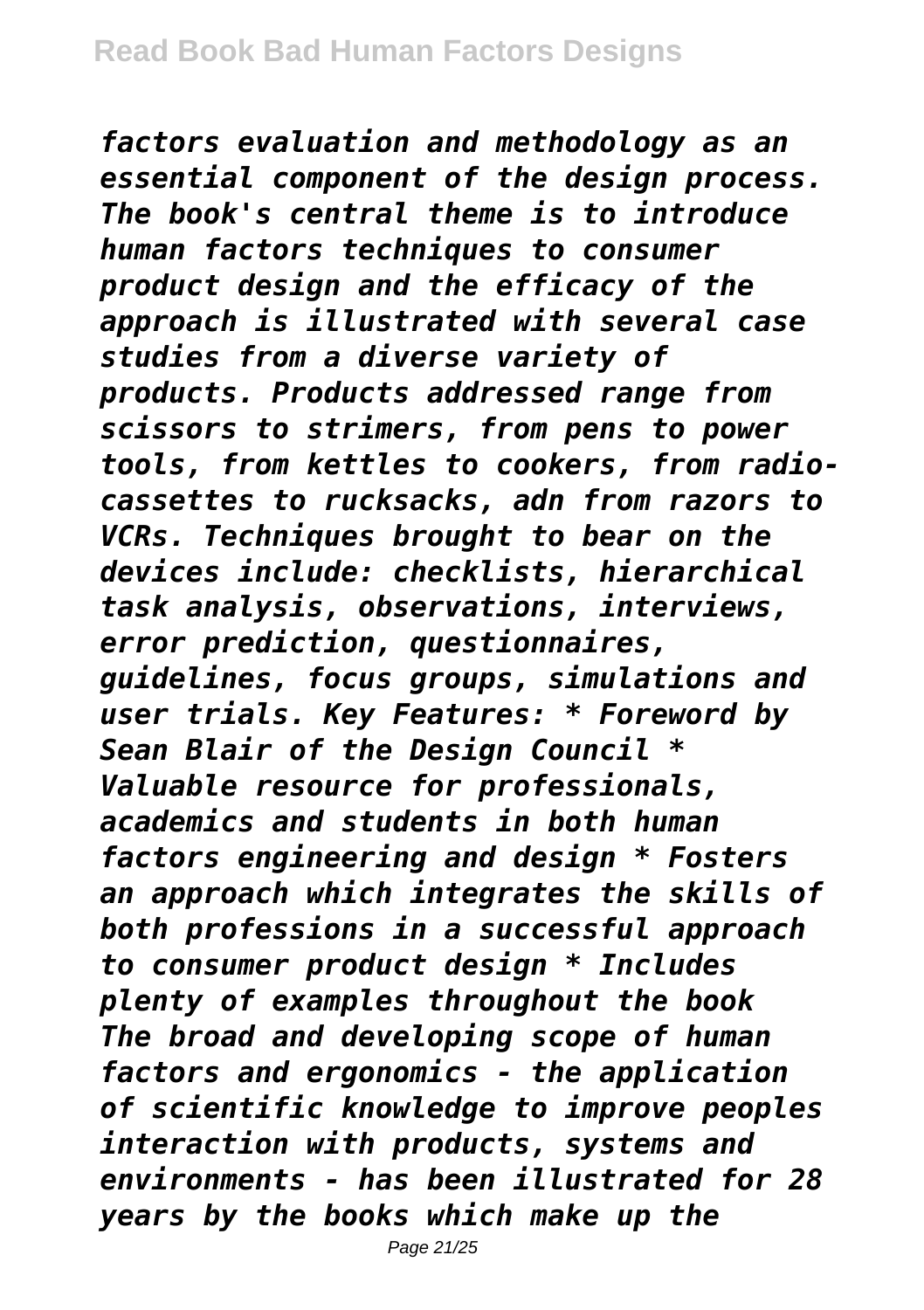*Contemporary Ergonomics series. This book presents the proceedings of the international conference Ergon Whether used for aviation, manufacturing, oil and gas extraction, energy distribution, nuclear or fossil fuel power generation, surveillance or security, all control rooms share two common features. The people operating them are often remote from the processes that they are monitoring and controlling and the operations work 24/7. The twin demands of remote and continuous operation place special considerations on the design of central control rooms. Human Factors in the Design and Evaluation of Central Control Room Operations provides an analysis of Human Factors and Ergonomics in this complex area and the implications for control room staff. This information contained within this book can then be used to design, assessed and evaluate control rooms. Taking an integrated approach to Human Factors and Ergonomics in the control room environment, the book presents fourteen human factors topics: competencies, training, procedures, communications, workload, automation, supervision, shift patterns, control room layout, SCADA interfaces, alarms, control room environment, human error, and safety*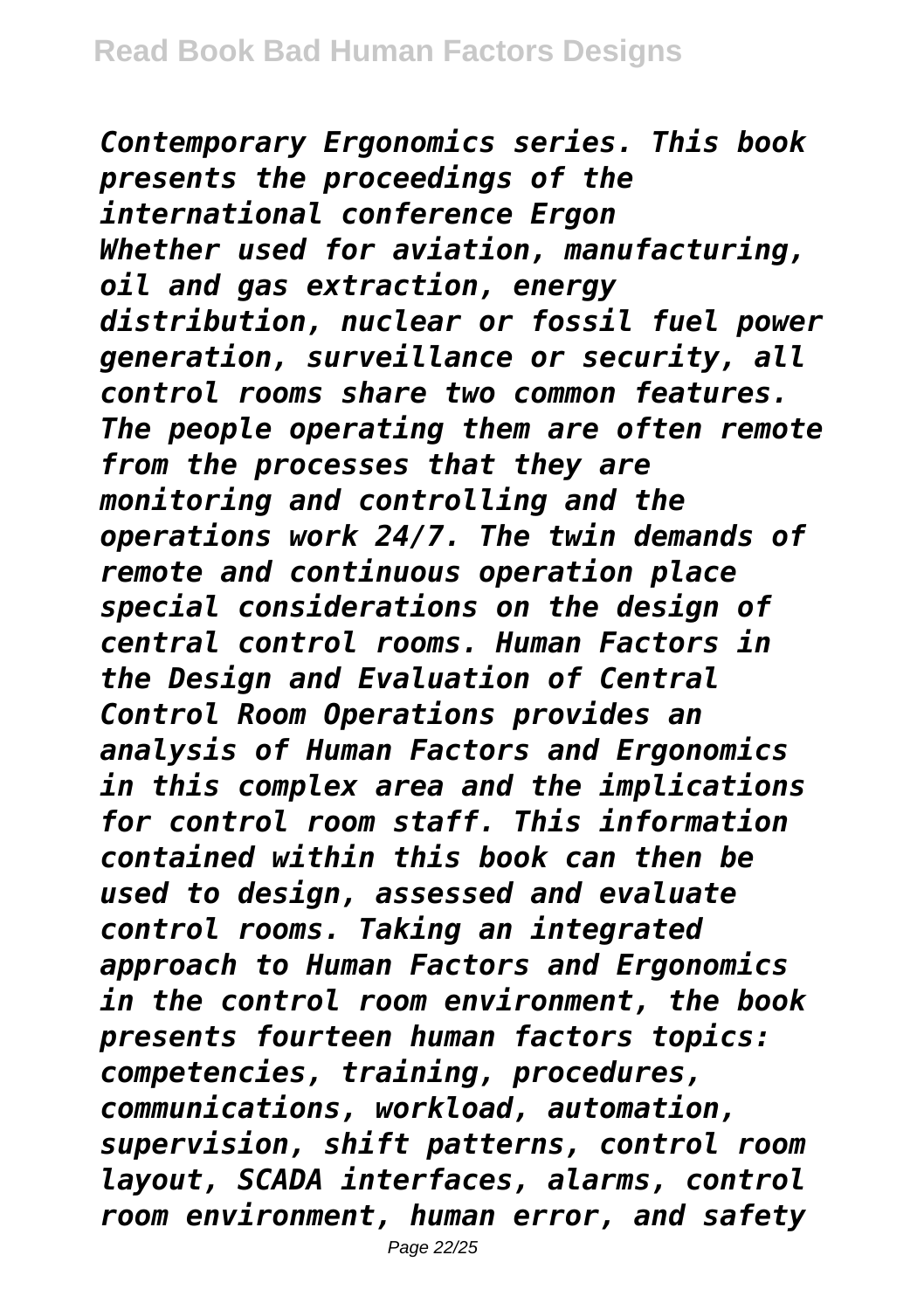*culture. Although there are many resources available on each of these topics, this book the information together under one cover with a focus on central control room operations. Each chapter is self-contained and can be read in any order, as the information is required. Developed to promote the design of safe, effective, and usable medical devices, Handbook of Human Factors in Medical Device Design provides a single convenient source of authoritative information to support evidence-based design and evaluation of medical device user interfaces using rigorous human factors engineering principles. It offers guidance Advances in Human Factors in Wearable Technologies and Game Design Bad Human Factors Designs Taming the Borg Human Factors Essentials Humanizing Healthcare – Human Factors for Medical Device Design*

Over the last century,medicine has come out of theblack bag and emerged as one of the most dynamic and advanced fields of development in science and technology. Today, biomedical engineering plays a critical role in patient diagnosis, care, and rehabilitation. As such, the field encompasses a wide range of disciplines, from biology and physiolog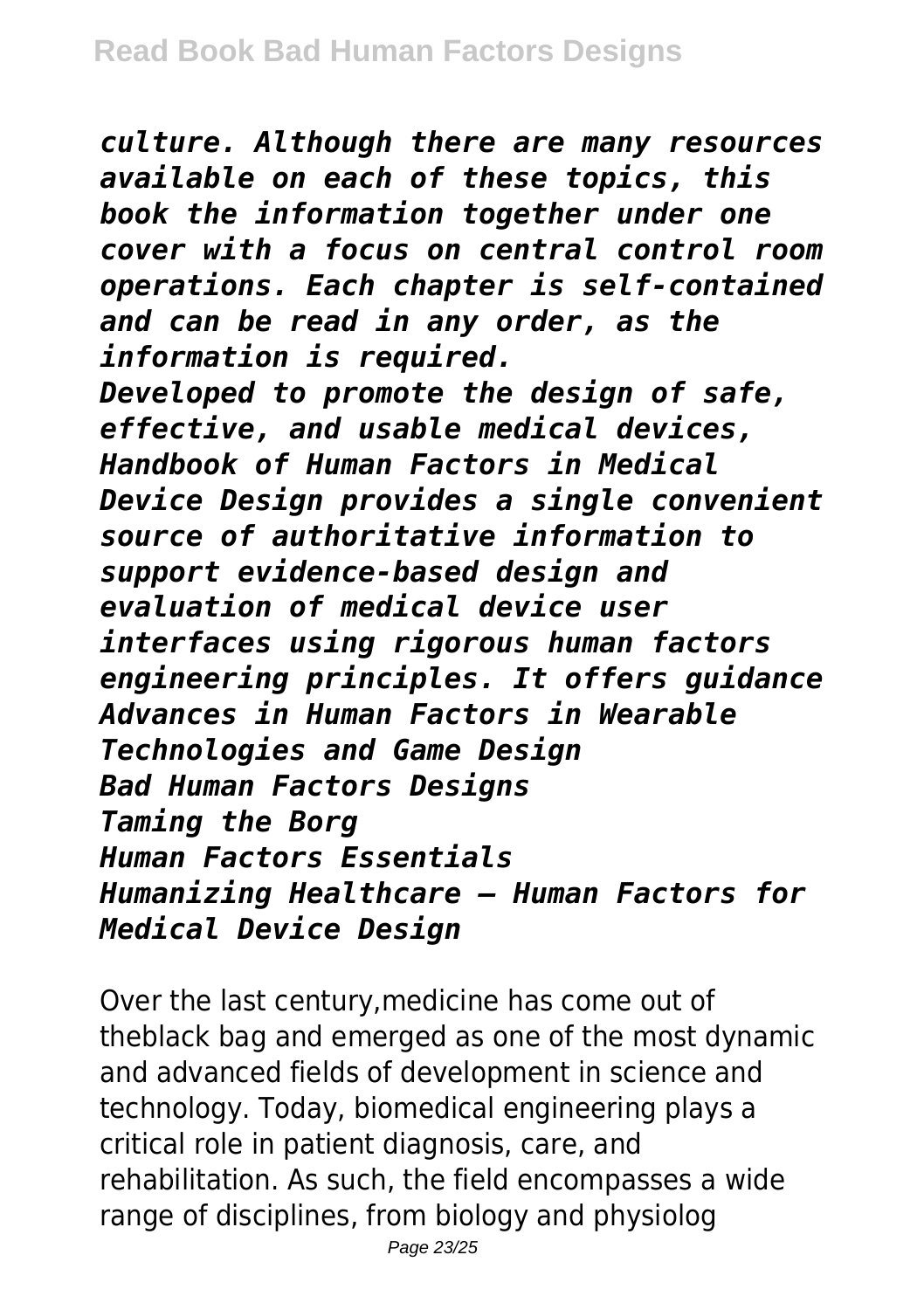In protecting patients from harm through safety initiatives, nurses can use their expertise and organizational knowledge to reduce directly the risk of injury to patients. Improving patient safety requires nurses to assume leadership roles in measuring and improving the structures, processes, and patient outcomes in the clinical setting. Measuring Patient Safety will enable them to impact patient safety with knowledge and confidence.

This book introduces human factors engineering (HFE) principles, guidelines, and design methods for medical device design. It starts with an overview of physical, perceptual, and cognitive abilities and limitations, and their implications for design. This analysis produces a set of human factors principles that can be applied across many design challenges, which are then applied to guidelines for designing input controls, visual displays, auditory displays (alerts, alarms, warnings), and human-computer interaction. Specific challenges and solutions for various medical device domains, such as robotic surgery, laparoscopic surgery, artificial organs, wearables, continuous glucose monitors and insulin pumps, and reprocessing, are discussed. Human factors research and design methods are provided and integrated into a human factors design lifecycle, and a discussion of regulatory requirements and procedures is provided, including guidance on what human factors activities should be conducted when and how they should be documented. This hands-on professional reference is an essential introduction and resource for students and practitioners in HFE, biomedical